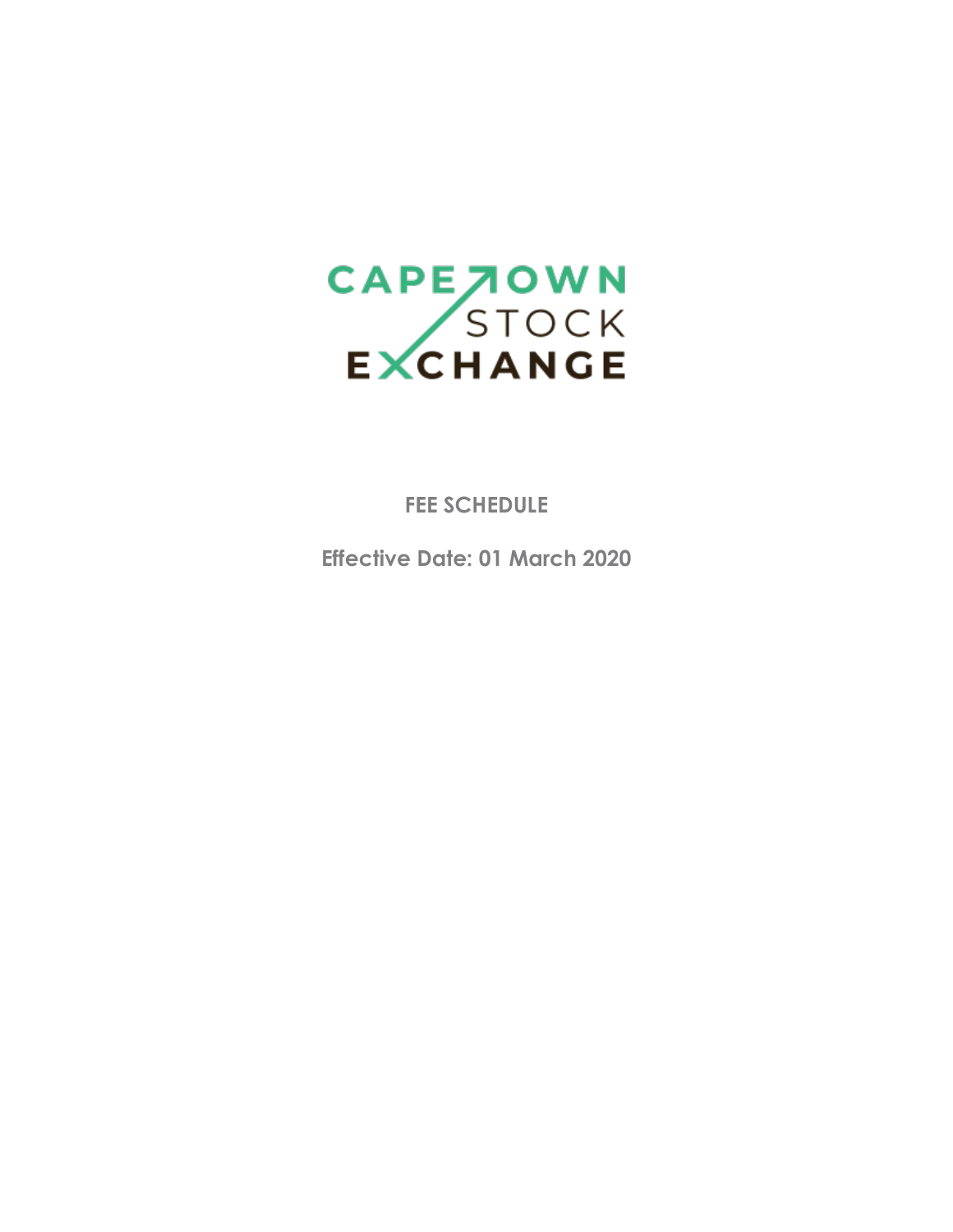

This Cape Town Stock Exchange ("CTSE") fees document sets out the fees payable to CTSE and/or CTSE Registry and/or CTSE Capital Solutions by Issuers, Issuer Agents and Authorised Users and is effective from01 March 2020.

The CTSE Fees are available on the CTSE website (www.ctexchange.co.za). Fees (whether indicated as a percentage or amount) in this document are shown excluding VAT unless indicated otherwise.

CTSE reserves the right to change the CTSE Fees at any time and any such changes and the effective dates thereof will be published on the CTSE website.

More information regarding CTSE fees can be obtained from **[info@ctexchange.co.za.](mailto:info@ctexchange.co.za.)**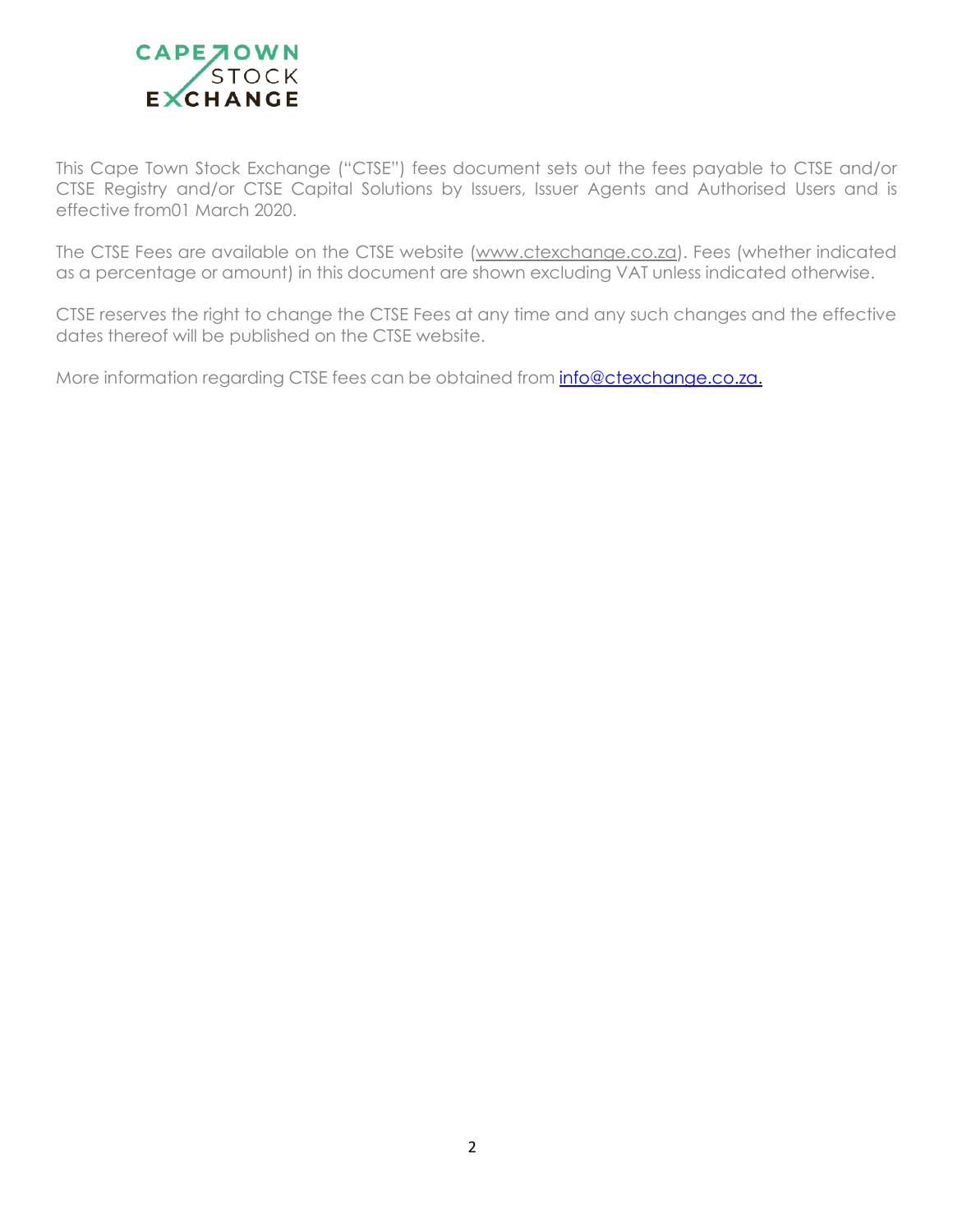# CAPE JOWN<br>STOCK<br>EXCHANGE

| <b>Table of Contents</b> |  |
|--------------------------|--|
|                          |  |
|                          |  |
|                          |  |
|                          |  |
|                          |  |
|                          |  |
|                          |  |
|                          |  |
|                          |  |
|                          |  |
|                          |  |
|                          |  |
|                          |  |
|                          |  |
|                          |  |
|                          |  |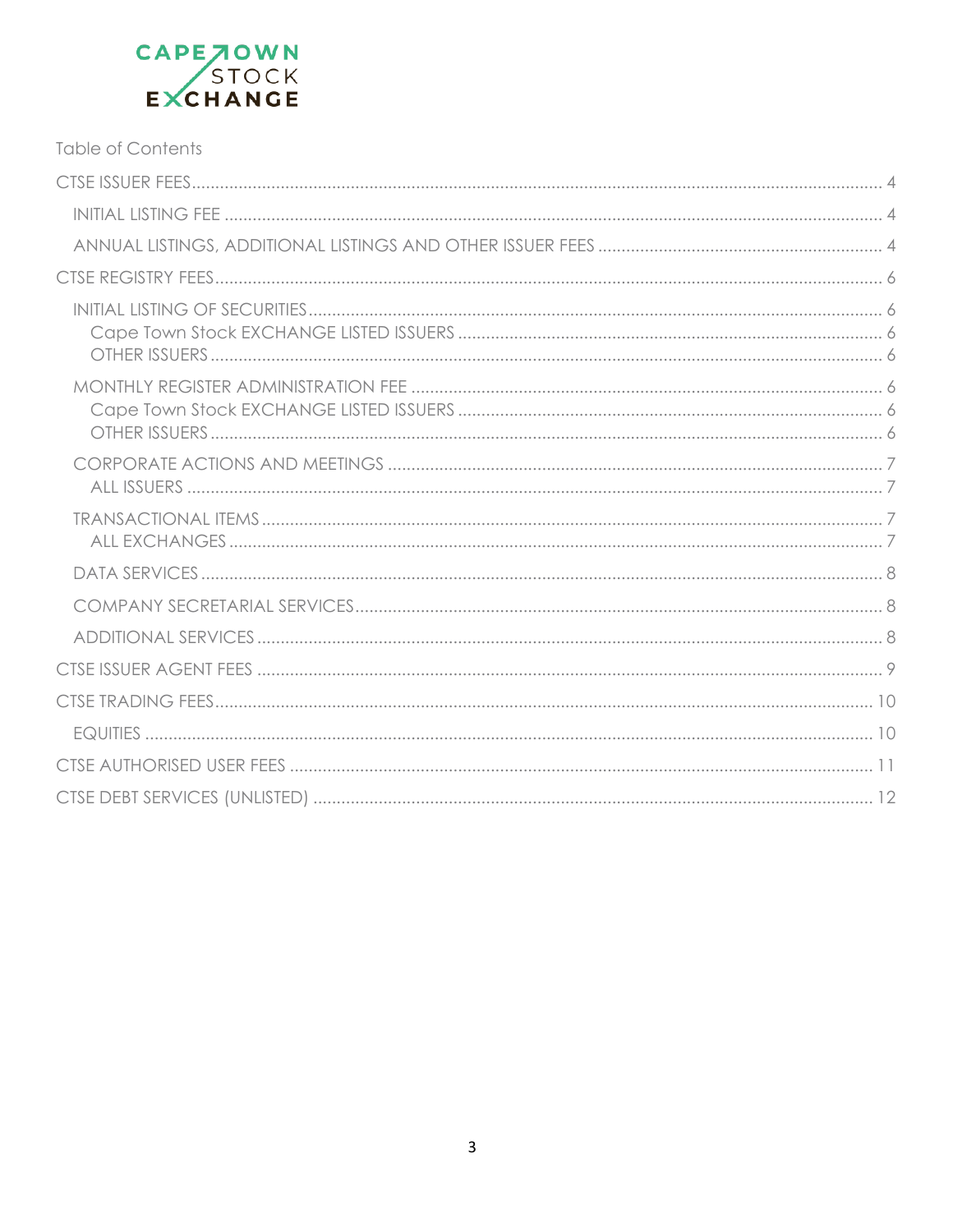<span id="page-3-0"></span>

#### **CTSE ISSUER FEES**

## <span id="page-3-1"></span>**INITIAL LISTING FEE**

| <b>DESCRIPTION</b>                        | <b>ALL ISSUERS</b>     |
|-------------------------------------------|------------------------|
| Documentation fee                         | R75 000                |
| Approval of business plan (if applicable) | R20 000                |
| Initial listing fee                       | 0.01% of the Market    |
|                                           | Capitalisation with a  |
|                                           | minimum fee<br>0t      |
|                                           | R30 000.00 and maximum |
|                                           | fee of R3 000 000.00   |

o The documentation fee (fees charged for the consideration of documentation by CTSE) is payable at the time of application for listing and is non-refundable.

o In the event that an ISIN is required, CTSE reserves the right to recover the ISIN fee (currently R335.00) from the Issuer.

<span id="page-3-2"></span>o The initial listing fee is invoiced on the first day of listing based on the market capitalisation on the day of listing.

#### **ANNUAL LISTINGS, ADDITIONAL LISTINGS AND OTHER ISSUER FEES**

| <b>ITEM</b>                   |                                                                                      | <b>ALL ISSUERS</b>                                                                                                        |
|-------------------------------|--------------------------------------------------------------------------------------|---------------------------------------------------------------------------------------------------------------------------|
| Annual listing Fee            |                                                                                      | 0.01% of the Market<br>Capitalisation<br>with<br>n<br>minimum<br>fee<br>Оf<br>R30 000.00 and maximum<br>fee R3 000 000.00 |
| <b>Additional Listing Fee</b> |                                                                                      | 0.01% of the Market<br>Capitalisation with<br>a<br>minimum<br>fee<br>оf<br>R30 000.00 and maximum<br>fee of R3 000 000.00 |
| Documentation Fee             |                                                                                      |                                                                                                                           |
|                               | Substantial transactions                                                             | R26 500                                                                                                                   |
|                               | New share issues                                                                     | R <sub>26</sub> 500                                                                                                       |
|                               | Rights offers                                                                        | R21 200                                                                                                                   |
|                               | Other Corporate Actions requiring a circular in<br>terms of the Listing Requirements | R15 000                                                                                                                   |
|                               | Other Corporate Actions or events where<br>announcements need to be reviewed by CTSE | R5 300                                                                                                                    |
|                               | <b>TRP</b> circular review                                                           | R10 000                                                                                                                   |
|                               | MOI re-examination                                                                   | R7 500                                                                                                                    |
|                               | MOI review per amendment                                                             | R1 500                                                                                                                    |
|                               | Ruling request fee                                                                   | R7 500                                                                                                                    |
|                               | Ruling request fee expert fee                                                        | As invoiced by Expert                                                                                                     |
|                               | Off-market OR Off-central order book trade ruling                                    | A minimum of R2 500 and                                                                                                   |
|                               | fee                                                                                  | maximum of R5000                                                                                                          |

o The annual fee is payable in advance for each year covering 1 March of that year to 28 February of the following year. The fee is payable during March of each year.

o The annual fee will be calculated using the average market capitalisation, based on the closing prices over the period, 01 February to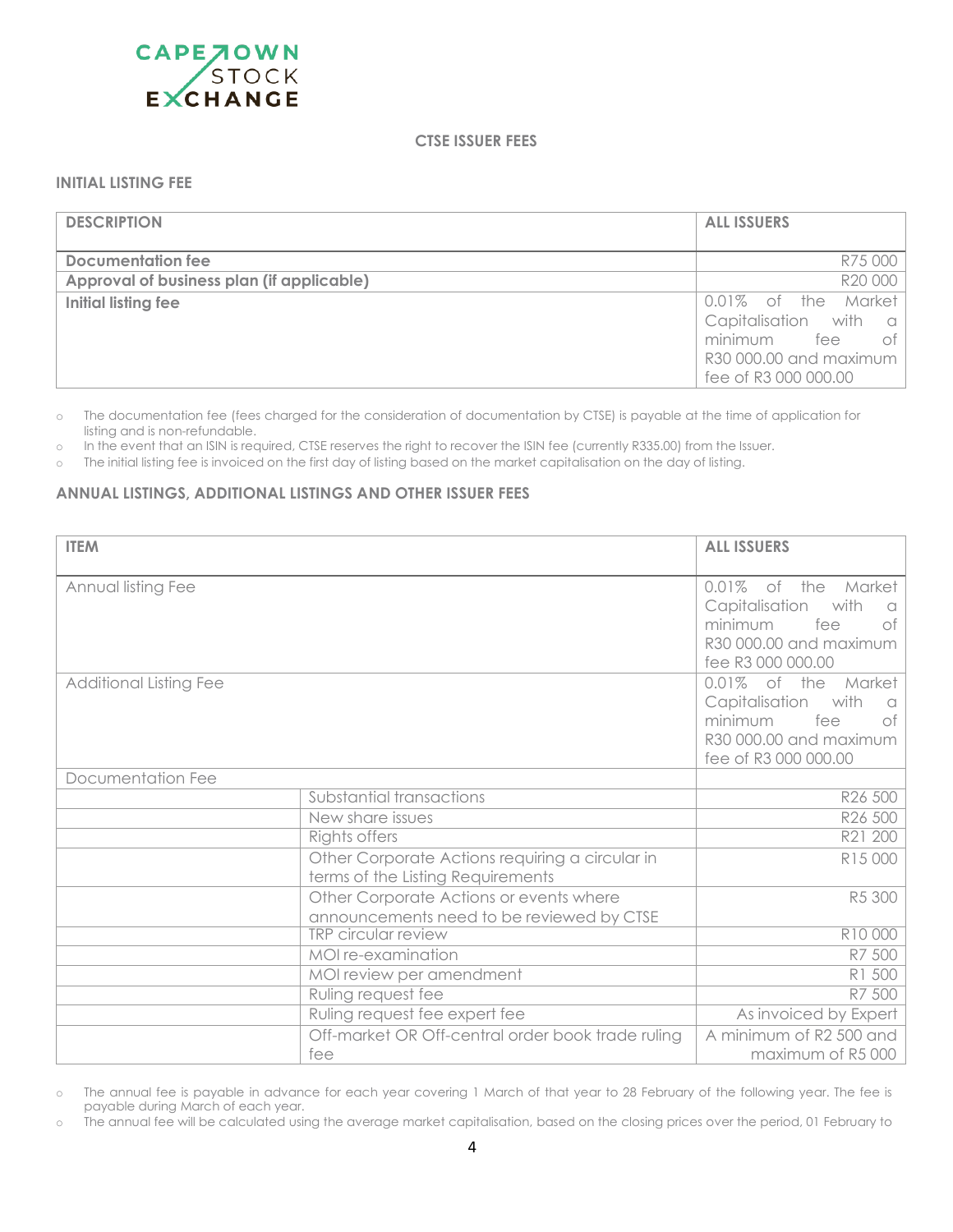

- o 31 January (or from the listing date to 31 January should the Issuer be listed for less than 12 months).
- o The fee for listing additional securities is payable on the first day of trading after the listing of such relevant shares.
- o The value of securities listed (if it cannot be otherwise be determined e.g. capitalisation issues) will be determined using the closing price at the end of the day such securities were listed.
- o Documentation fees are payable on submission of the relevant documents to CTSE.
- o The off-market/off-central order book trade ruling fee will be determined based on the complexity of the transaction and the number of supporting documents to be reviewed.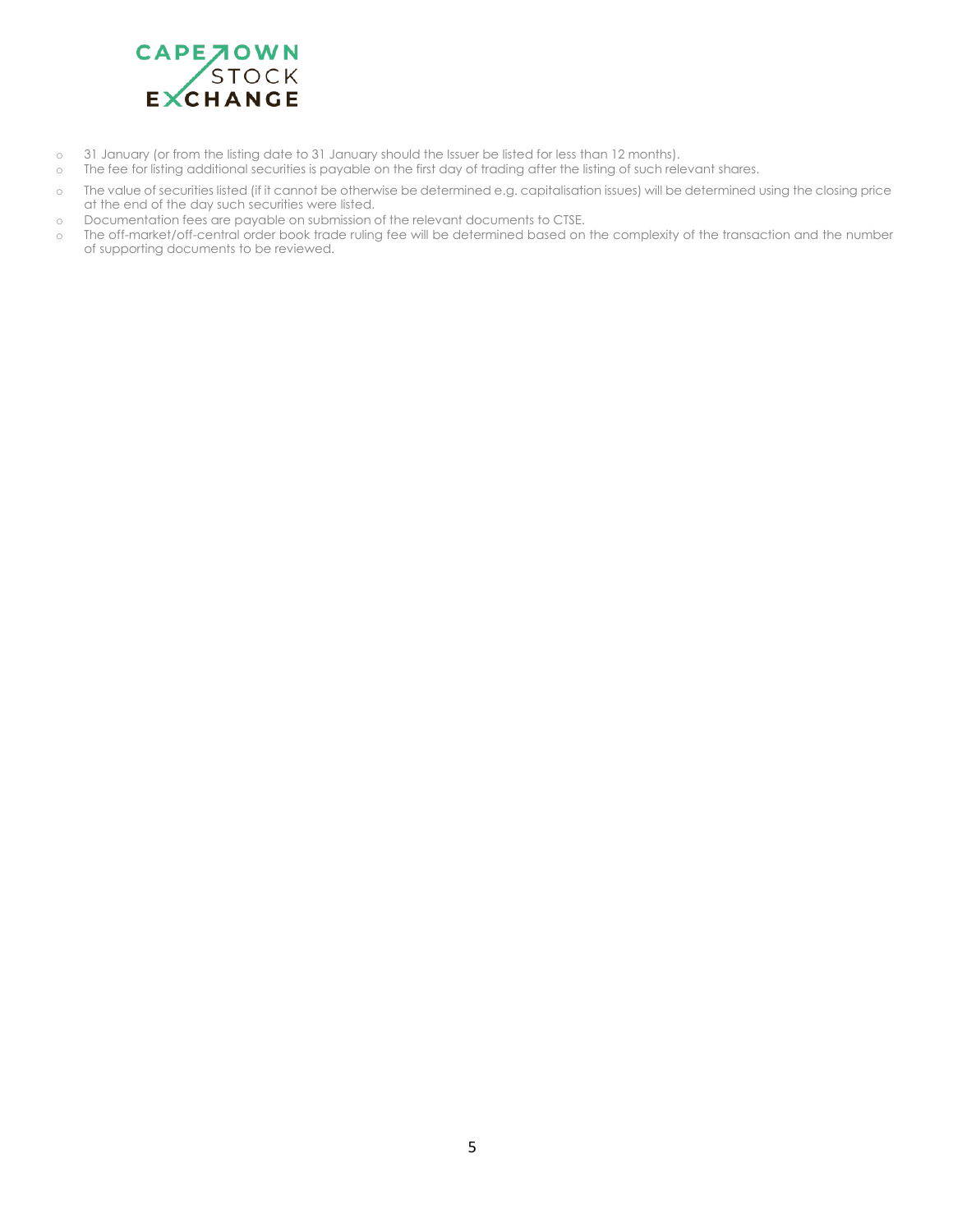

## **CTSE REGISTRY FEES**

<span id="page-5-0"></span>The CTSE Registry administers the share registers of CTSE Issuers. The CTSE Registry Fees are paid to administer the share registers of CTSE Issuers and to process relevant corporate actions. The CTSE Registry Fee is therefore similar to fees paid to Transfer Secretaries in other markets to provide similar functions.

The following fees will be charged by the CTSE Registry to Issuers:

#### <span id="page-5-1"></span>**INITIAL LISTING OF SECURITIES**

<span id="page-5-2"></span>Cape Town Stock EXCHANGE LISTED ISSUERS

| <b>ITEM</b>                |  |
|----------------------------|--|
| Listing by introduction    |  |
| <sup>I</sup> Capital raise |  |

#### <span id="page-5-3"></span>OTHER ISSUERS

| <b>ITEM</b>                                   | FEE 1   |
|-----------------------------------------------|---------|
| Delivery vs payment                           | R25 000 |
| Allotment                                     | R15 000 |
| <b>Both delivery vs payment and allotment</b> | R30 000 |
| <b>Bulk dematerialisation</b>                 | R15 000 |

#### <span id="page-5-4"></span>**MONTHLY REGISTER ADMINISTRATION FEE**

<span id="page-5-5"></span>Cape Town Stock EXCHANGE LISTED ISSUERS

| <b>ITEM</b>                                                        | FEE 1 |
|--------------------------------------------------------------------|-------|
| Monthly Register Fee per shareholder = < 5 000 shareholders        | R1.40 |
| Monthly Register Fee per shareholder 5 001 - 10 000 shareholders   | R1.36 |
| Monthly Register Fee per shareholder 10001 - 15000 shareholders    | R1.28 |
| Monthly Register Fee per shareholder 15 001 - 30 000 shareholders  | R1.11 |
| Monthly Register Fee per shareholder 30 001 - 100 000 shareholders | R1.05 |
| Monthly Register Fee per shareholder > 100 000 shareholders        | R1.03 |

<span id="page-5-6"></span>Note: Minimum fee of R2 500 per month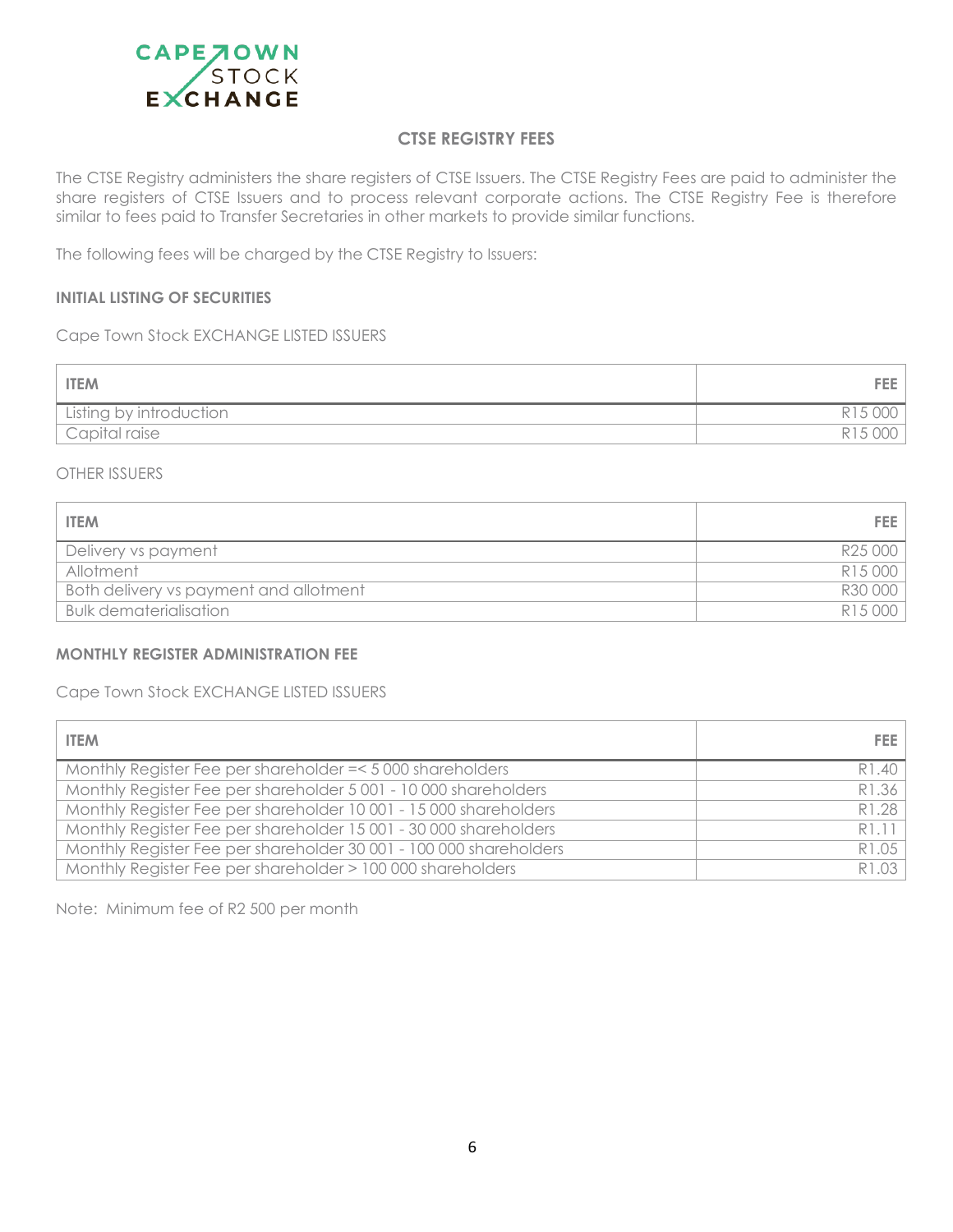

## **OTHER ISSUERS**

| <b>ITEM</b>                                                        | FEE I |
|--------------------------------------------------------------------|-------|
| Monthly Register Fee per shareholder = < 5000 shareholders         | R1.35 |
| Monthly Register Fee per shareholder 5 001 - 10 000 shareholders   | R1.28 |
| Monthly Register Fee per shareholder 10 001 - 15 000 shareholders  | R1.21 |
| Monthly Register Fee per shareholder 15 001 - 30 000 shareholders  | R1.06 |
| Monthly Register Fee per shareholder 30 001 - 100 000 shareholders | RO.99 |
| Monthly Register Fee per shareholder > 100 000 shareholders        | RO.97 |

Note: Minimum fee of R2 500 per month

## **CORPORATE ACTIONS AND MEETINGS**

## ALL ISSUERS

| <b>ITEM</b>                                                                                      | FEE 1             |
|--------------------------------------------------------------------------------------------------|-------------------|
| Corporate Event Meeting Notification Fee (Domestic and Foreign)                                  | R4 700            |
| <b>Corporate Actions - Mandatory</b>                                                             | R8 000            |
| <b>Corporate Actions - Voluntary</b>                                                             | R8 000            |
| Withdrawal from Corporate Action before finalisation                                             | R8 000            |
| Allotment / Repurchase – R5 per shareholder with a minimum of R4 700 and a<br>maximum of R30 000 | R4 700 to R30 000 |

#### <span id="page-6-0"></span>**TRANSACTIONAL ITEMS**

#### <span id="page-6-1"></span>ALL EXCHANGES

| <b>ITEM</b>                                          | <b>TURNAROUND TIME</b>                                              | FEE.           |
|------------------------------------------------------|---------------------------------------------------------------------|----------------|
| <b>BROKER LINK</b>                                   |                                                                     |                |
| From non-broker account to broker (1st broker link)  | 24 hours                                                            | R <sub>0</sub> |
| From broker to broker                                | 24 hours                                                            | R150           |
| Off central order book transfers                     |                                                                     |                |
| Off central order book transfers per shareholder     | 48 hours from receipt<br>of all required<br>supporting<br>documents | R450           |
| <b>ENCUMBRANCES</b>                                  |                                                                     |                |
| Updating or releasing an encumbrance per shareholder | 48 hours from receipt<br>of all required<br>supporting<br>documents | R300           |
| <b>DEMATERIALISATION / REMATERIALISATION</b>         |                                                                     |                |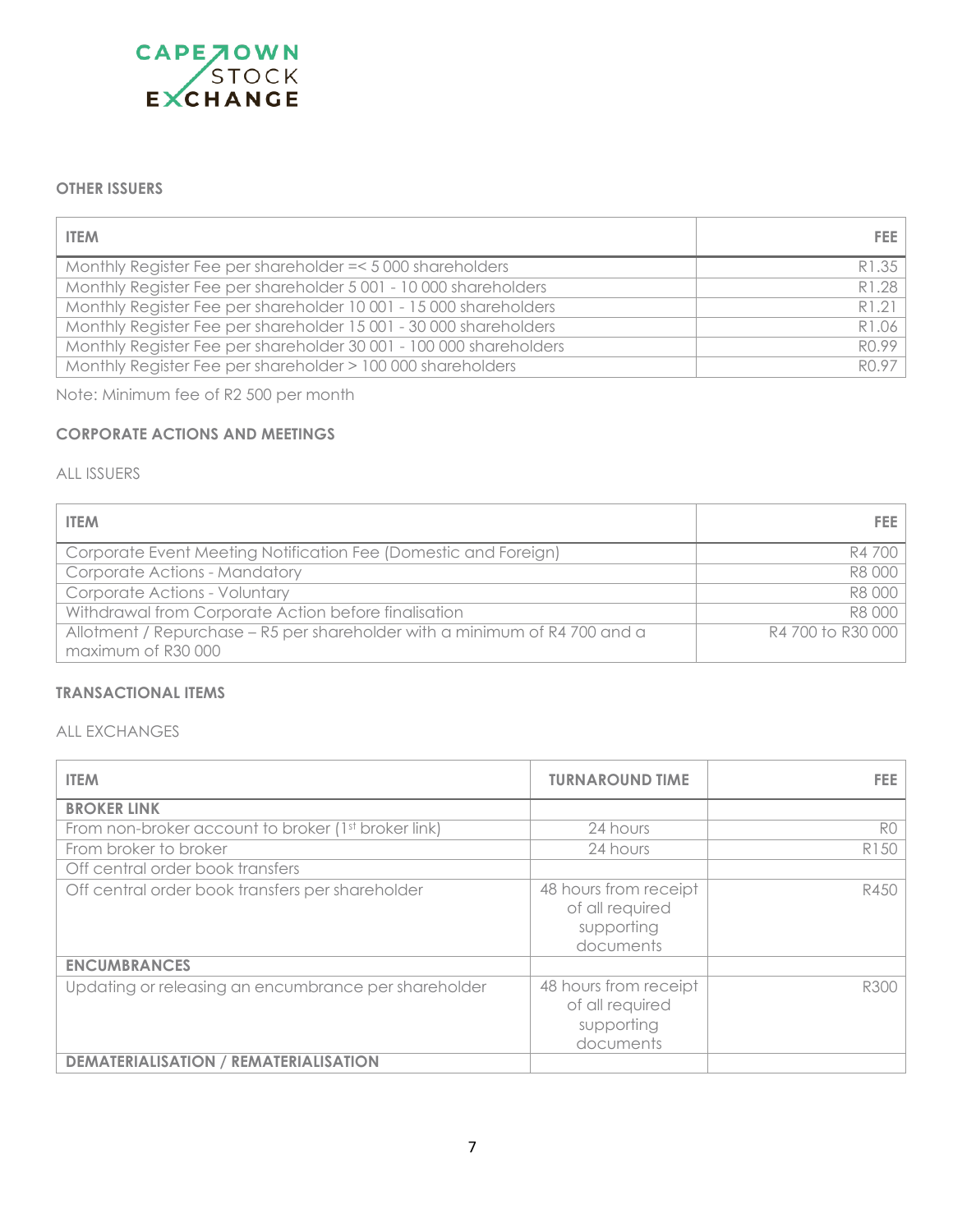

| Normal dematerialisation/rematerialisation (does not include<br>strate fee)                                                                                                                                                                                                                   | 3 business days from<br>receipt of all<br>required supporting<br>documentation | R <sub>0</sub> |
|-----------------------------------------------------------------------------------------------------------------------------------------------------------------------------------------------------------------------------------------------------------------------------------------------|--------------------------------------------------------------------------------|----------------|
| URGENT DEMATERIALISATION / REMATERIALISATION<br>(Same day dematerialization / rematerialisation if all<br>supporting documentation is received by 12h00. If submitted<br>after 12h00, settlement will take place on the next business<br>day) (does not include Strate fee) - PER SHAREHOLDER | Same day                                                                       | R350           |
| REMOVALS - INWARD AND OUTWARD (ONLY APPLICABLE TO<br><b>DUAL LISTED ISSUERS)</b>                                                                                                                                                                                                              |                                                                                |                |
| Normal removals:                                                                                                                                                                                                                                                                              |                                                                                |                |
| 1 to 50 000 shares                                                                                                                                                                                                                                                                            | 3 business days from                                                           | <b>R400</b>    |
| 50 001 to 2 000 000 shares                                                                                                                                                                                                                                                                    | receipt of all                                                                 | R700           |
|                                                                                                                                                                                                                                                                                               |                                                                                |                |
| 2000001 to over                                                                                                                                                                                                                                                                               | required supporting<br>documentation                                           | R1 500         |
| <b>URGENT REMOVALS:</b>                                                                                                                                                                                                                                                                       |                                                                                |                |
| (Same day removal if all supporting documentation is<br>received by 12h00. If submitted after 12h00, settlement will<br>take place on the next business day)                                                                                                                                  |                                                                                |                |
| 1 to 50 000 shares                                                                                                                                                                                                                                                                            | Same day                                                                       | <b>R800</b>    |
| 50 001 to 2 000 000 shares                                                                                                                                                                                                                                                                    |                                                                                | R1 400         |
| 2000001 to over                                                                                                                                                                                                                                                                               |                                                                                | R2 500         |

These are ALL the fees charged by CTSE to Issuers. Issuers should consider the CTSE fees taking cognizance of the fact that the cost of listing for CTSE Issuers is reduced by embedded features such as electronic voting, option ofan internal Issuer Agent and the CTSE Registry performing typical transfer secretary functions.

# <span id="page-7-0"></span>**DATA SERVICES**

<span id="page-7-1"></span>

| <b>ITEM</b>                                                               | FEE.           |
|---------------------------------------------------------------------------|----------------|
| Data downloads - share registers from registry portal (unlimited)         | RO.            |
| Monthly share registers in the CTSE registry format                       | R <sub>0</sub> |
| Register data submission in issuer/client specified format (per instance) | R1 500         |
| Register comparison (per 2 months compared)                               | R2 000         |
| Annual report tables (shareholders)                                       | R8 000         |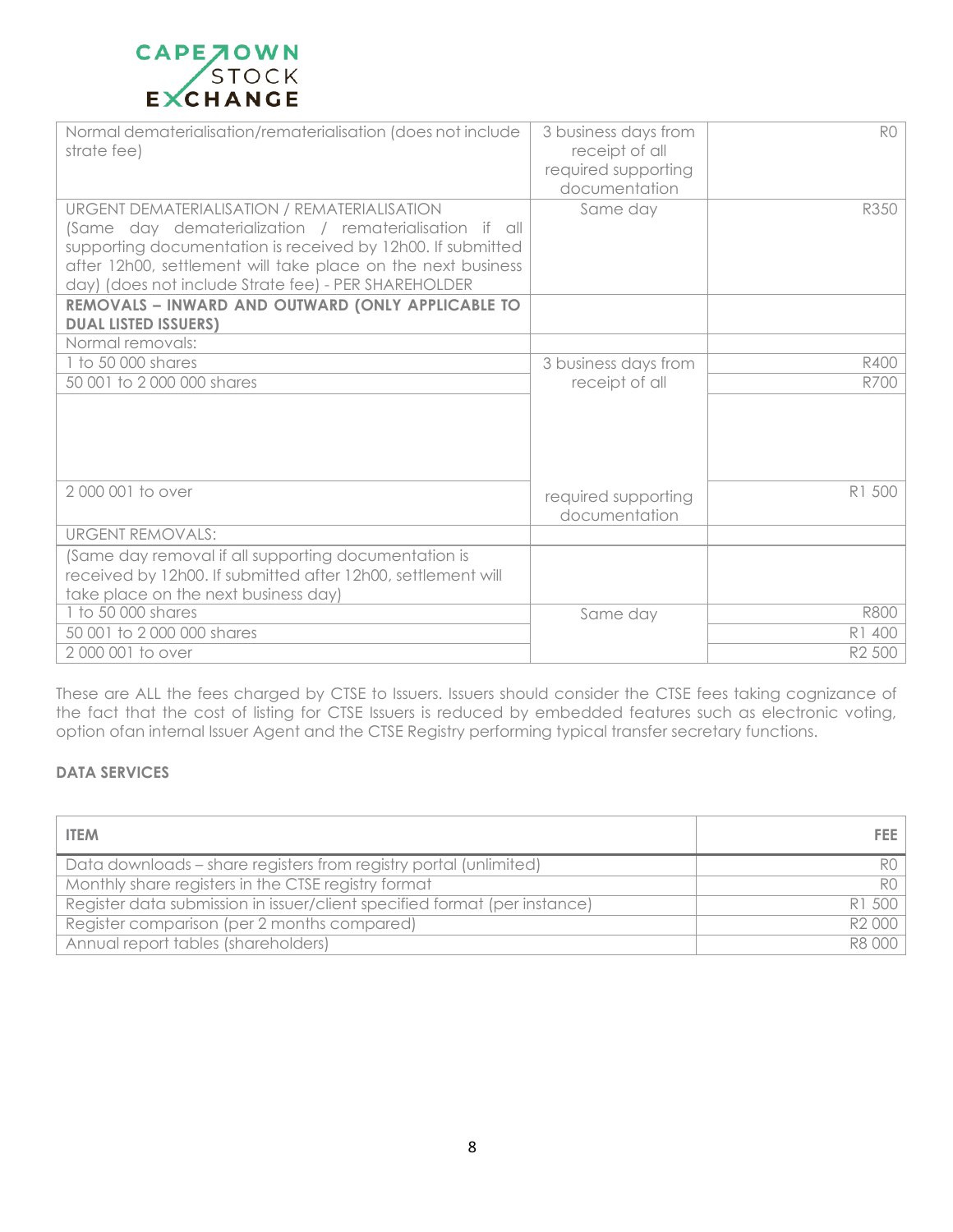

## **COMPANY SECRETARIAL SERVICES**

| <b>ITEM</b>                                                   | FEE.                                 |
|---------------------------------------------------------------|--------------------------------------|
| Company secretarial services (ad hoc and monthly service fee) | Charged as agreed<br>based on client |
|                                                               | requirements                         |

## <span id="page-8-0"></span>**ADDITIONAL SERVICES**

| <b>ITEM</b>                     | FEE.              |
|---------------------------------|-------------------|
| Proxy solicitation              | Charged as agreed |
|                                 | based on client   |
|                                 | requirements      |
| BEE analysis and data gathering | Charged as agreed |
|                                 | based on client   |
|                                 | requirements      |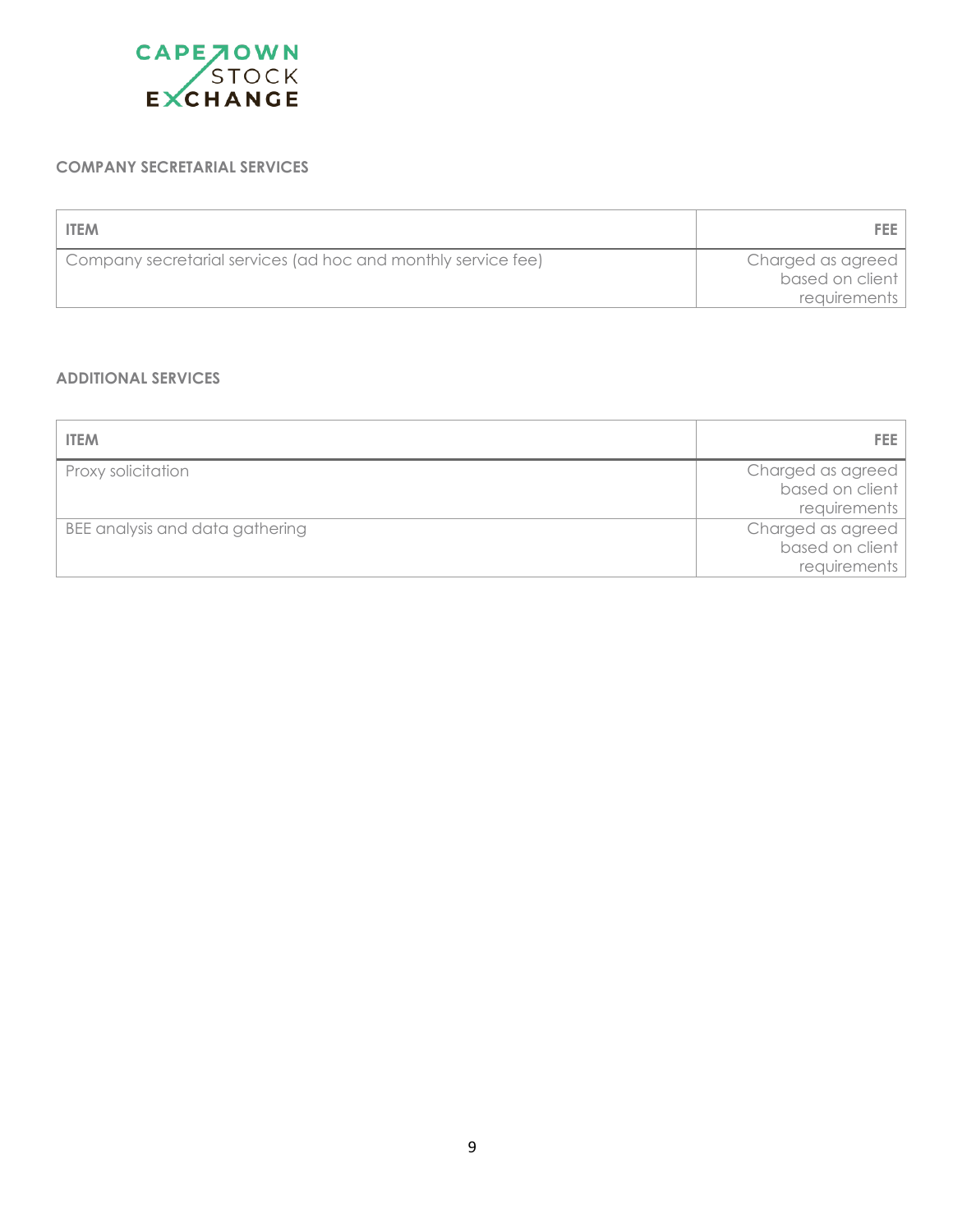<span id="page-9-0"></span>

#### **CTSE ISSUER AGENT FEES**

The following fees are payable to CTSE by Issuer Agents for the consideration, processing, applications and ongoing monitoring of Issuer Agents:

| <b>ITEM</b>                                                                                     | FEE                |
|-------------------------------------------------------------------------------------------------|--------------------|
| Application as issuer agents, internal to the issuer                                            | R10 000            |
| Application for each new Issuer Agent, internal to the Issuer                                   | R5 000             |
| Application for new Issuer Agent who is not an issuer employee (i.e. external issuer<br>agents) | R50 000            |
| Application to add additional Issuer Agent representatives to an external Issuer<br>Agent       | R <sub>2</sub> 500 |
| Annual fee for each Issuer Agent, internal to an Issuer                                         | R5 000             |
| Annual fee for external Issuer Agents                                                           | R25 000            |

o The application fees are payable at the time of application and is non-refundable.

o The annual fee is payable in advance for each year covering 1 March of that year to 28 February of the following year. The fee is payable during March of each year.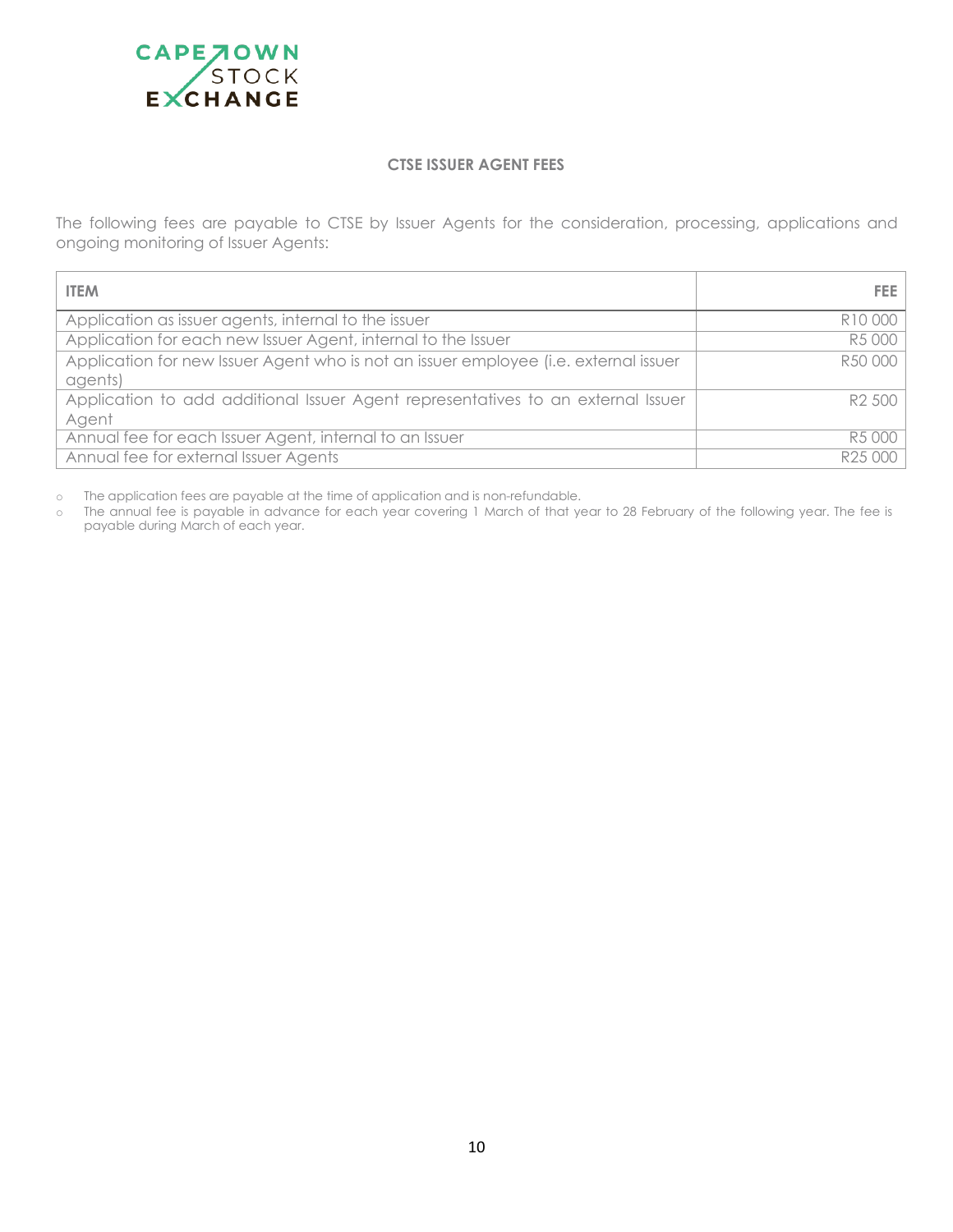<span id="page-10-0"></span>

#### **CTSE TRADING FEES**

CTSE charges a trading fee to the clients (i.e. investors) of Authorised Users (i.e. brokers) for facilitating the buying and selling of securities on CTSE. Please note that:

- CTSE does not have any minimum trading fees; and
- The CTSE fee schedule below does not include the Securities Transfer Tax (STT) (0.25%), Investor ProtectionLevy (0.01%), and the Brokerage Fee which the client will need to separately agree with its Broker.

The following CTSE Trading Fees are charged per trade leg:

## <span id="page-10-1"></span>**EQUITIES**

| <b>TRADE VALUE</b>        | <b>CTSE TRADING FEE %</b> |
|---------------------------|---------------------------|
| RO - R500 000             | $0.80\%$                  |
| R500 001 - R2 500 000     | $0.72\%$                  |
| R2 500 001 - R10 000 000  | $0.50\%$                  |
| R10 000 001 - R20 000 000 | 0.38%                     |
| R20 000 001 >             | $0.29\%$                  |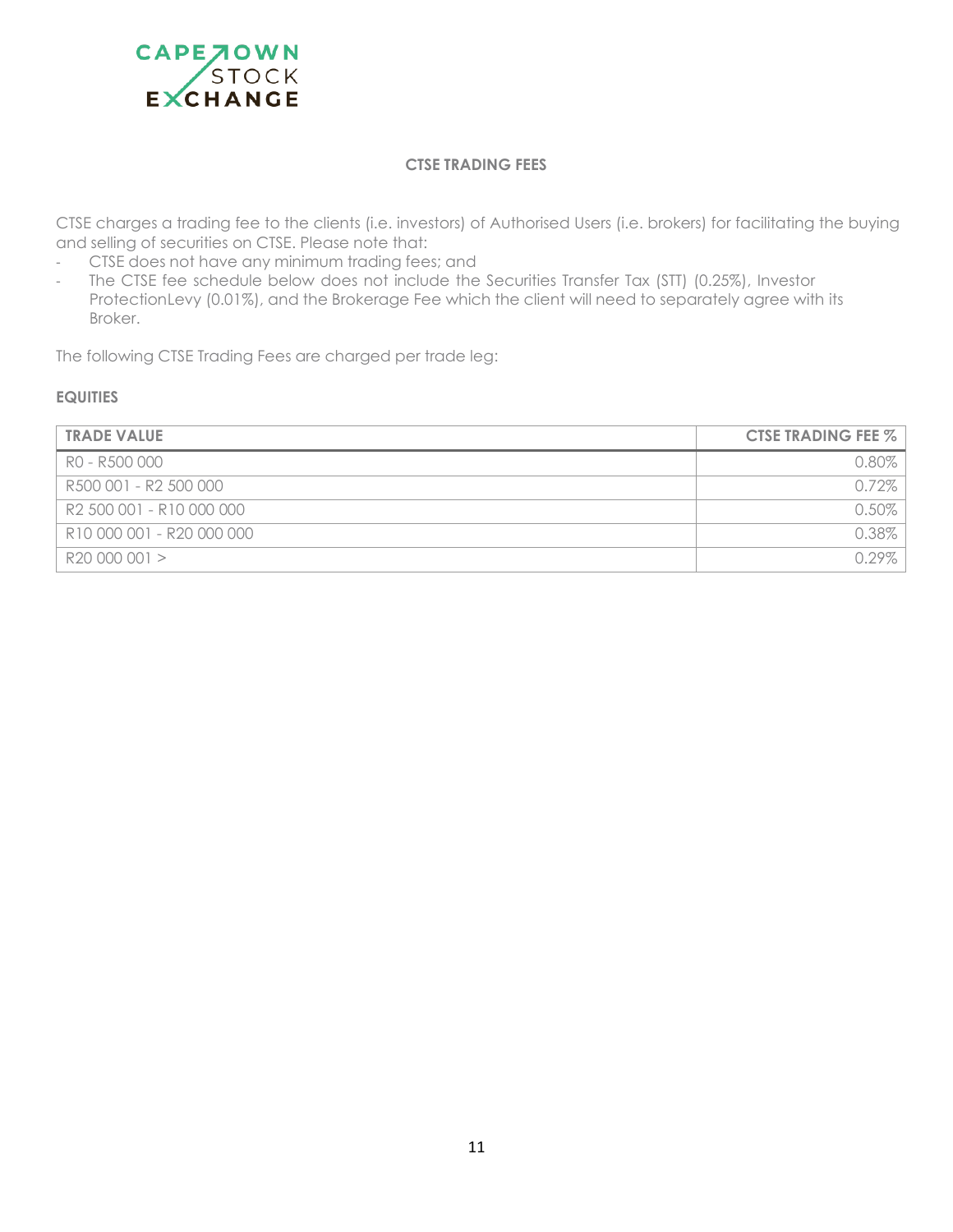<span id="page-11-0"></span>

#### **CTSE AUTHORISED USER FEES**

The following fees are payable to CTSE by Authorised Users for the consideration and processing of AuthorisedUser Applications and for the ongoing monitoring of Authorised Users:

| <b>ITEM</b>                                                   | FEE I   |
|---------------------------------------------------------------|---------|
| Application fee                                               | R25 000 |
| Annual fee (years 1 to 3)                                     | R25 000 |
| Annual fee (years 4 and onwards)                              | R50 000 |
| Application to add additional Authorised User representatives | R5 000  |

o The application fees are payable at the time of application and is non-refundable.

o The annual fee is payable in advance for each year covering 1 March of that year to 28 February of the following year. The fee is payable during March of each year.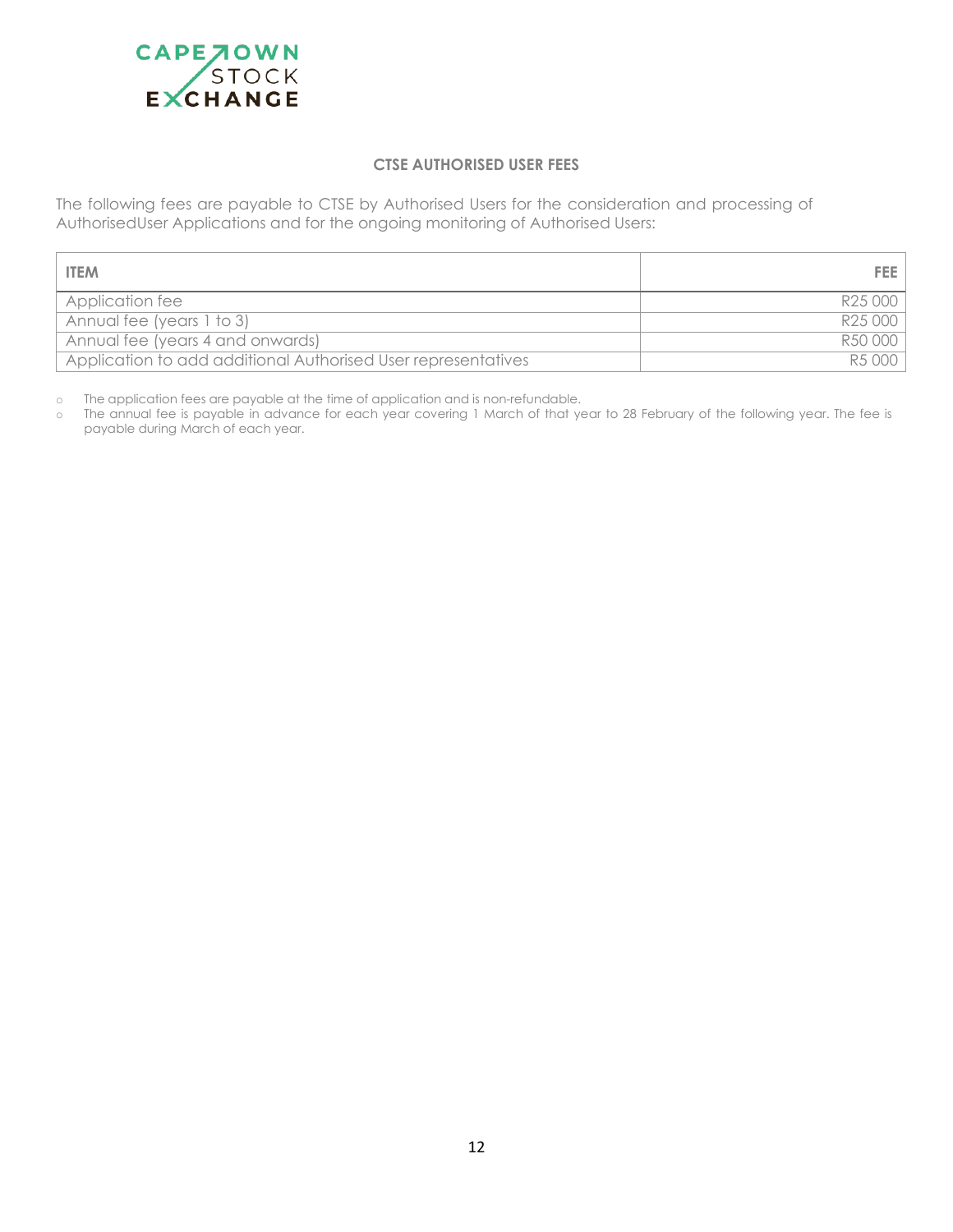<span id="page-12-0"></span>

## **CTSE CAPITAL SOLUTIONS (UNLISTED)**

CTSE Debt Services is a digital exchange for unlisted mid-sizes company loans.

| <b>ITEM</b>                                                                                                                                                                                                 | FEE.                                                        |
|-------------------------------------------------------------------------------------------------------------------------------------------------------------------------------------------------------------|-------------------------------------------------------------|
| Loan management fee<br>(Fee paid by the Borrower at each interest payment date. The fee includes<br>collections, payments and risk monitoring. The Fee is negotiable for larger or<br>simpler transactions. | 0.25% per annum of the notional<br>loan balance outstanding |
| Bespoke professional services structuring and documentation fee<br>(Shared with Accredited Arranger or other professional service provider, as<br>agreed in initiation mandate letter.)                     | 0.5 - 3% of Initial Loan Amount                             |
| Participatory Note trading fee                                                                                                                                                                              | 0.25% on each initial and                                   |
| (Paid by the Investor as a platform and note issuance fee)                                                                                                                                                  | subsequent transaction                                      |
| Bespoke professional services capital raising fee                                                                                                                                                           | 0.5% - 1% of Initial Loan Amount                            |
| (Paid by the Borrower for bespoke prospectus and capital raising services<br>required in additional to standard Debt Services offerings)                                                                    | as required per transaction                                 |